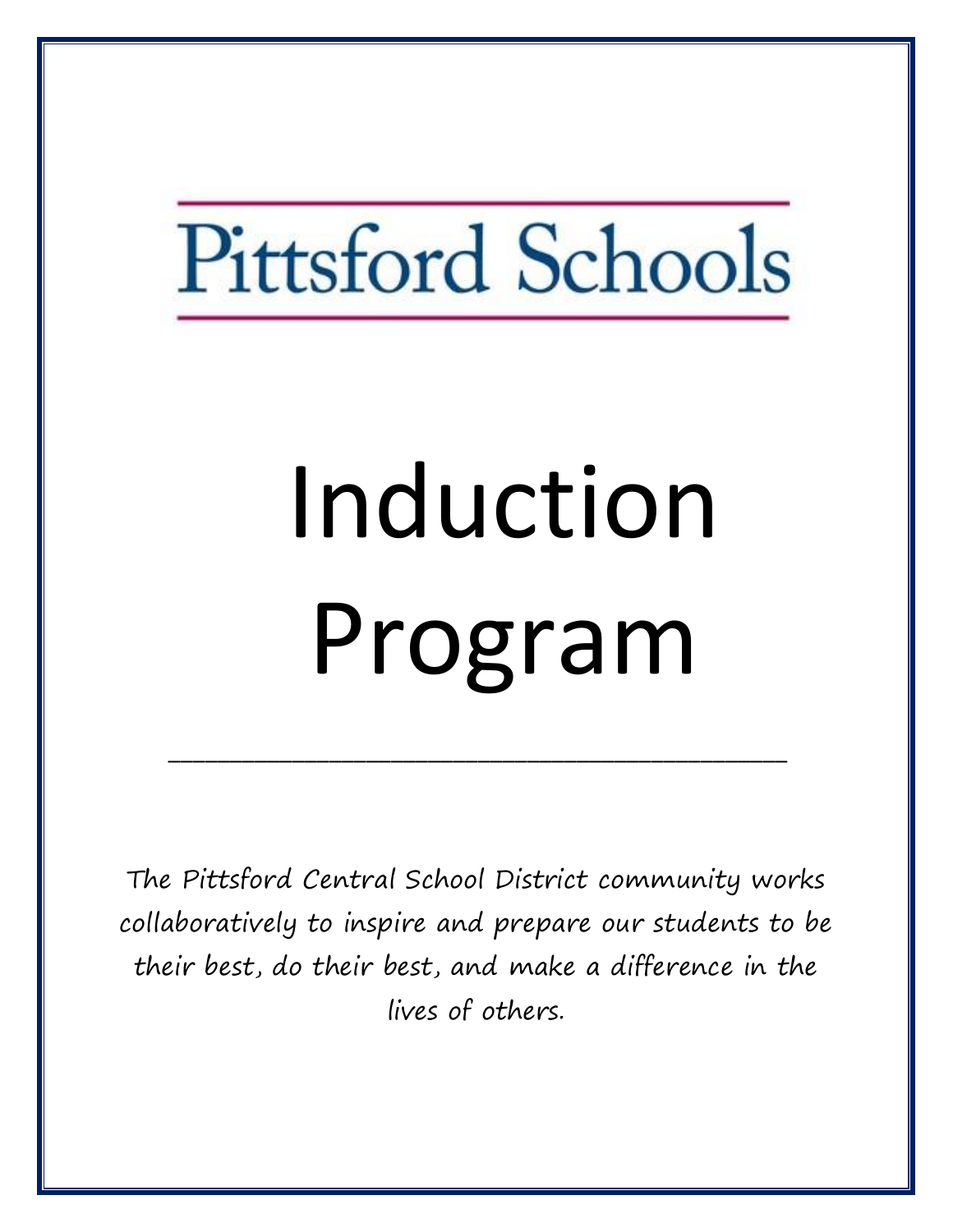# **Table of Contents**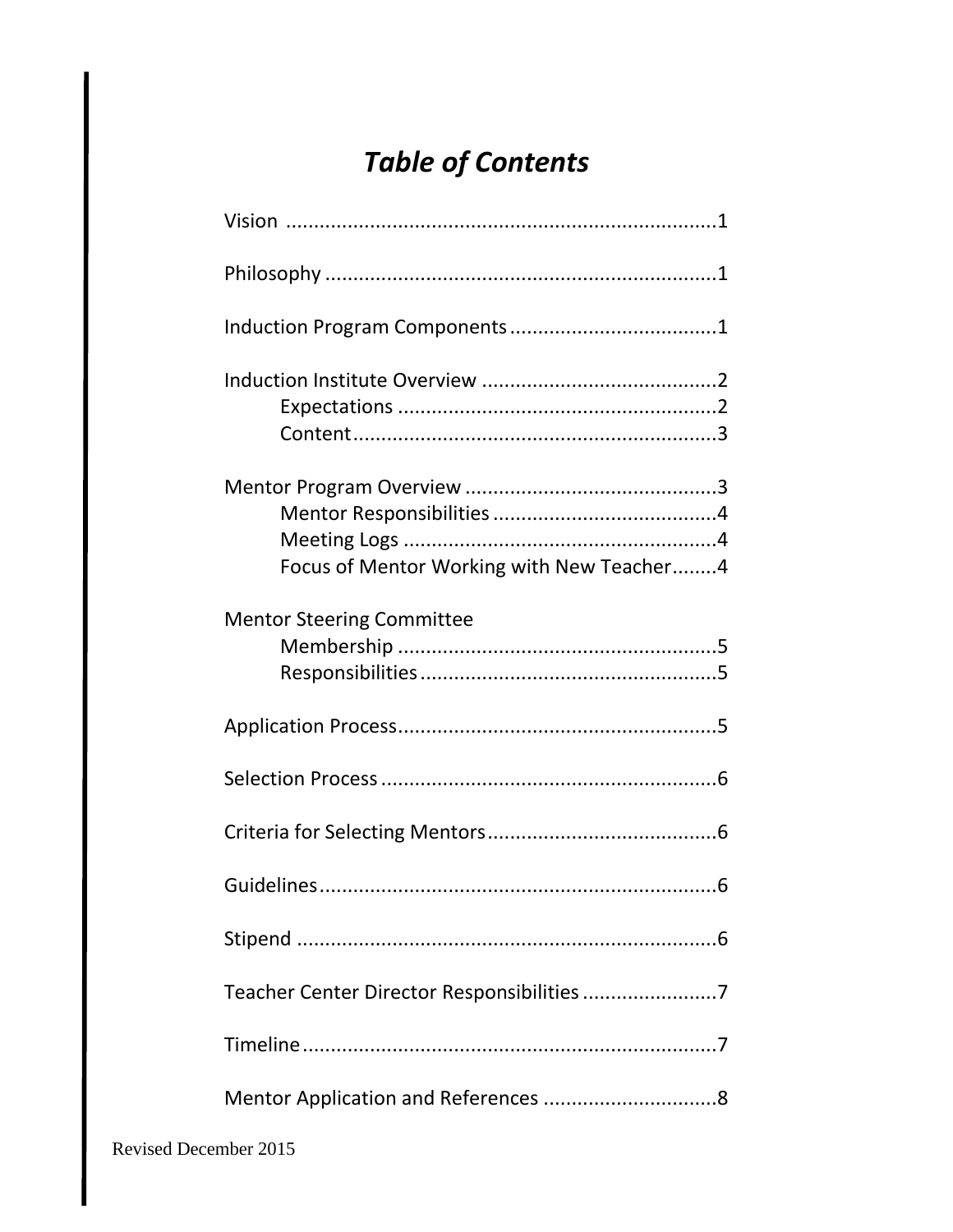#### **Vision**

The Pittsford Central School District Induction Program will accelerate new teacher development through high quality professional learning and support, thus maximizing student academic performance and personal growth.

#### **Philosophy**

The PCSD Induction Program is designed with the belief that professional staff members who are new to Pittsford should have a program of ongoing professional learning and mentor support. This is based on the following principles:

- Teaching is a career-long developmental process.
- **Teaching is a continuous cycle of standards-based planning,** teaching, assessment, reflection, and re-teaching.
- **Professional standards and a focus on student achievement** guide

the improvement of practice.

- Teacher development occurs best with ongoing, job embedded, collegial support.
- A teacher's professional growth leads to improved student achievement.

#### **Induction Program Components**

The PCSD Induction Program has two components:

- Ongoing professional learning through the Induction Institute
- Collegial support through a mentor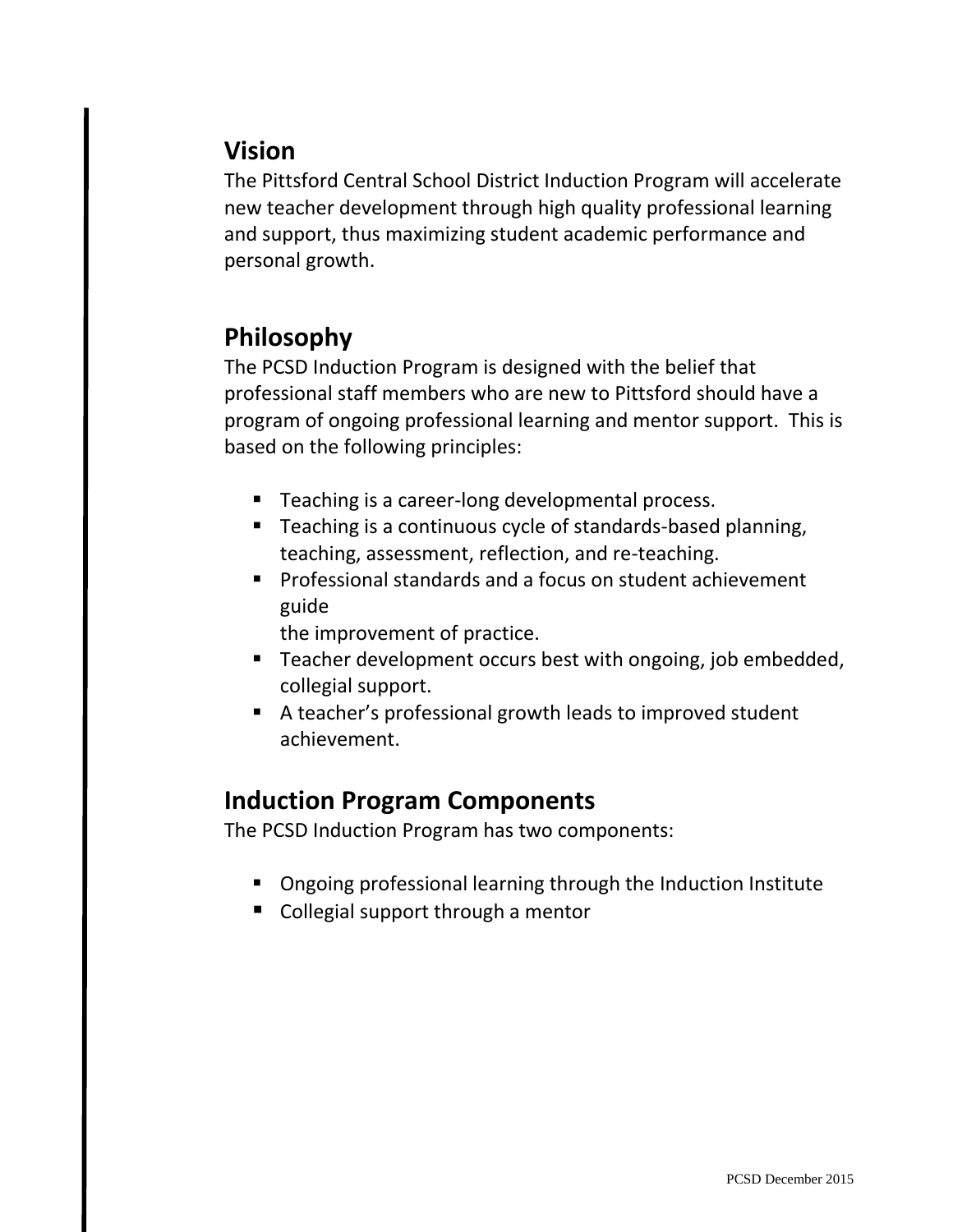#### **Induction Institute Overview**

Professional staff members who are new to the district will participate in a two-year professional learning program.

As a result of the Induction Institute, new staff will:

- Know who we are and what we value.
- Understand their role within the district and the school, and be comfortable and energized to be a part of the Pittsford Community of Learners.
- **Understand and utilize standards-based planning in designing** and delivering instruction.

 In addition, the content and presenters of the Induction Institute will embody the principles of continuous improvement, reflection, collegiality, and application.

#### **Expectations**

In order to fulfill the professional learning component of induction, new staff will be expected to attend the following sessions:

Induction Institute – Year 1

- **Five summer workshop days**
- **Four half-day seminars**
- Four after-school meetings

Induction Institute – Year 2

- **Two summer workshop days**
- **Two half-day seminars**
- **Two after-school meetings**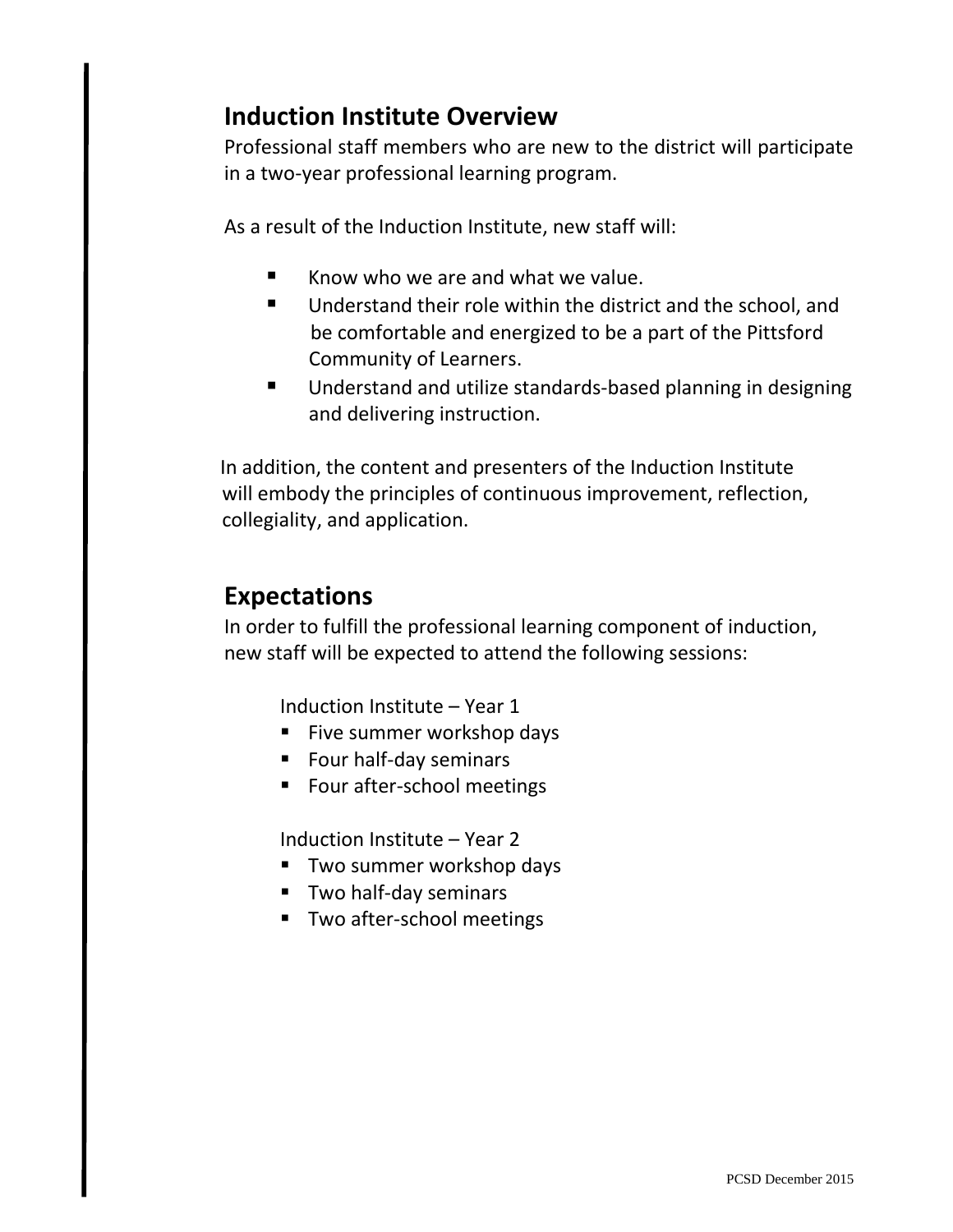#### **Content**

Topics that will be addressed through the Induction Institute include:

- **Standards-based planning and instruction**
- **PCSD Curriculum Framework and Lesson Plan Formats**
- Assessing students to promote confident learners
- Use of technology to support instruction
- Using data to inform instruction
- Meeting the needs of diverse learners
- **Engaging students in learning**
- **Effectively using questioning and discussion techniques**
- **Professional learning protocols related to lesson planning** and looking at student work

As part of the induction process, members of the Induction Team will make regular classroom visits to participants. The purpose of these visits will be to evaluate the effectiveness of the Induction Program by observing evidence of the professional learning at work in classrooms.

#### **Mentor Program Overview**

A mentor is an experienced, tenured, professional capable of assisting a new teacher in making a successful transition to the Pittsford Central School District. Mentors act in a collaborative, non-evaluative, advisory role. The mentor/new teacher relationship will continue for one year.

In order to be considered for this program, accepted into the pool, and assigned a mentee, teachers need:

- **FIM** Four years of experience in the Pittsford Schools
- **Permanent or Professional Certification**

Once accepted into the pool, mentors are required to complete:

- Mentor Basics course 12 hours
- Mentor Refreshers a minimum of 4 hours of training every two years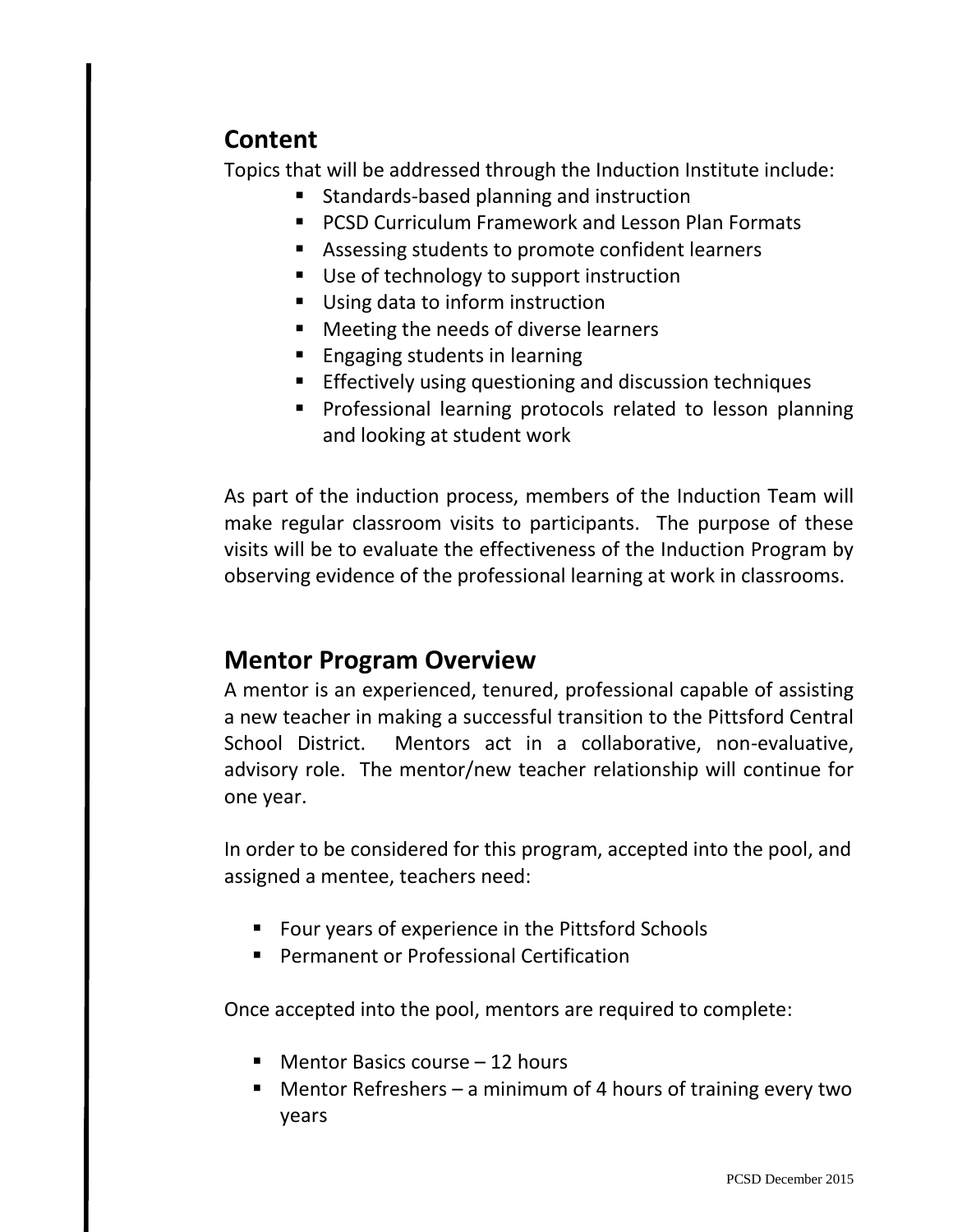#### **Mentor Responsibilities**

- **Assist the new teacher as needed**
- Meet with the new teacher a minimum of every other week throughout the school year
- Keep a log of meeting dates and topics
- **D** Observe the new teacher a minimum of five times per year
- $\blacksquare$  Meet with the larger Induction group including mentors and new teachers – a minimum of two times during the year
- Meet with mentor colleagues and the Induction Coordinator a minimum of two times during the year
- **Participate in New Staff Orientation**
- **Facilitate opportunities for the new teacher to observe other** experienced colleagues
- Facilitate the growth and development of new teacher

#### **Meeting Logs**

Each mentor will keep a log of meeting dates and observations that take place throughout the year. Mentors will submit the logs to the Induction Coordinator at the end of every quarter.

#### **Focus for Mentors Working with New Teachers**

- **Cultures and customs of the district and building**
- **Instructional pedagogy:** 
	- o Techniques and strategies
- **Practical advice:** 
	- o What questions to ask
	- o Who to go to for help
	- o When events occur during the year
	- o Where resources are located and how to access resources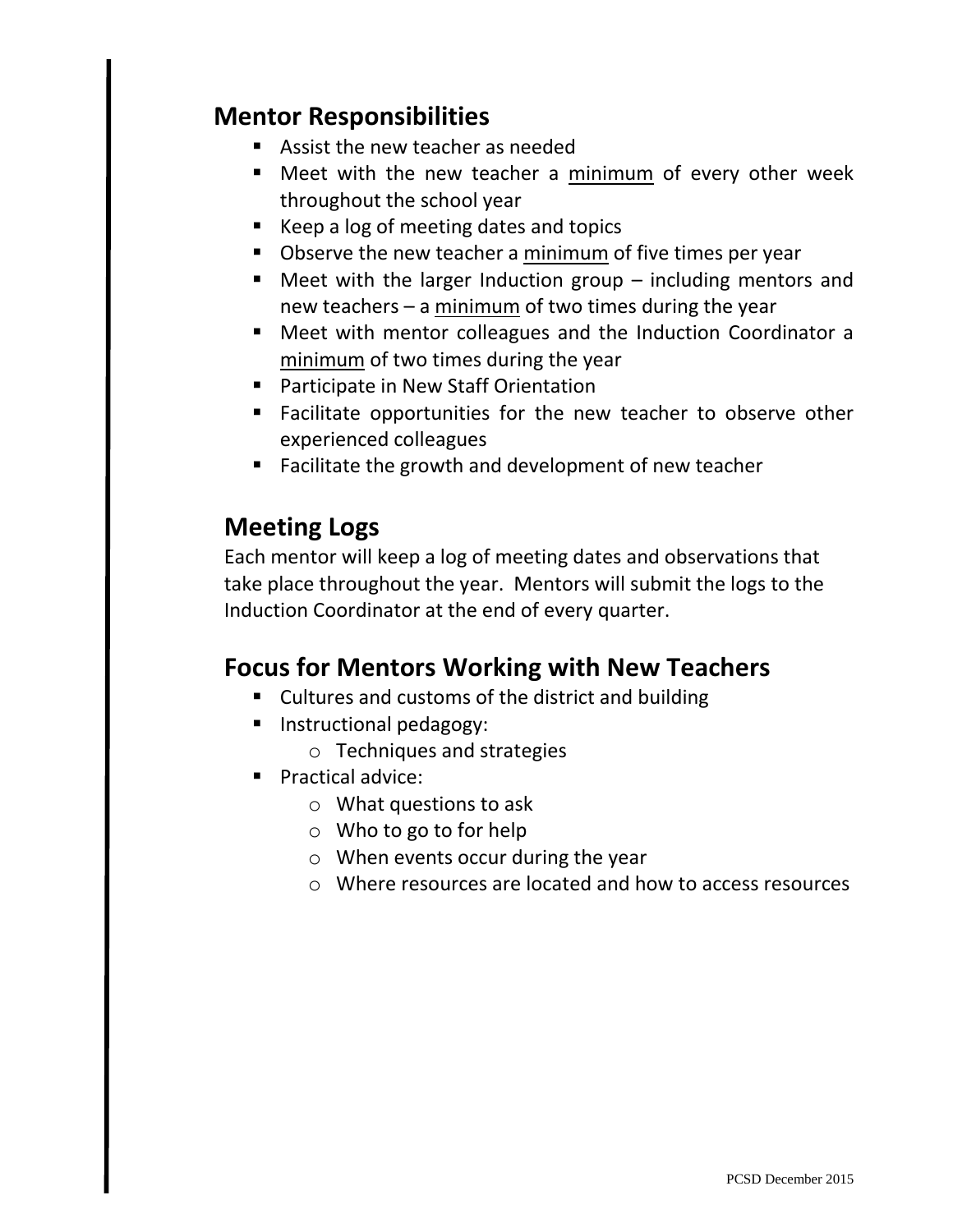#### **Mentor Steering Committee Membership**

The Mentor Steering Committee Membership will include:

- Assistant Superintendent for Instruction
- Director of the Teacher Center
- **PI** PDTA Executive Board member
- **Principal selected by PDAA**
- Three teachers selected by the PDTA [elementary, middle school, high school]
- One school related professional selected by the PDTA
- Two mentees with recent Induction experience:
	- o One experienced teacher
	- o One novice teacher

#### **Mentor Steering Committee Responsibilities**

- Meet annually in April to review applications and select mentors
- Meet annually in July/August to facilitate mentor/new teacher matches. Whenever possible, consider the following criteria in matching:
	- o match by building, grade level, and/or department
	- o solicit feedback from administrators
- Meet as needed throughout the school year to monitor the program, provide feedback to mentors, and make revisions to the process when appropriate

#### **Mentor Application Process**

- Complete the Mentor Application available on the Pittsford Teacher Center webpage or in the Teacher Center
- Return completed application to the Pittsford Teacher Center by March 31<sup>st</sup> for consideration for the following school year.

#### **Selection Process**

- **The Mentor Steering Committee will meet annually in April to** review applications of potential mentors.
- **Applicants identified as meeting the criteria for mentoring will** be added to the pool.
- **Mentors will be matched with a new teacher after they have** completed all of the required course work and as needs arise.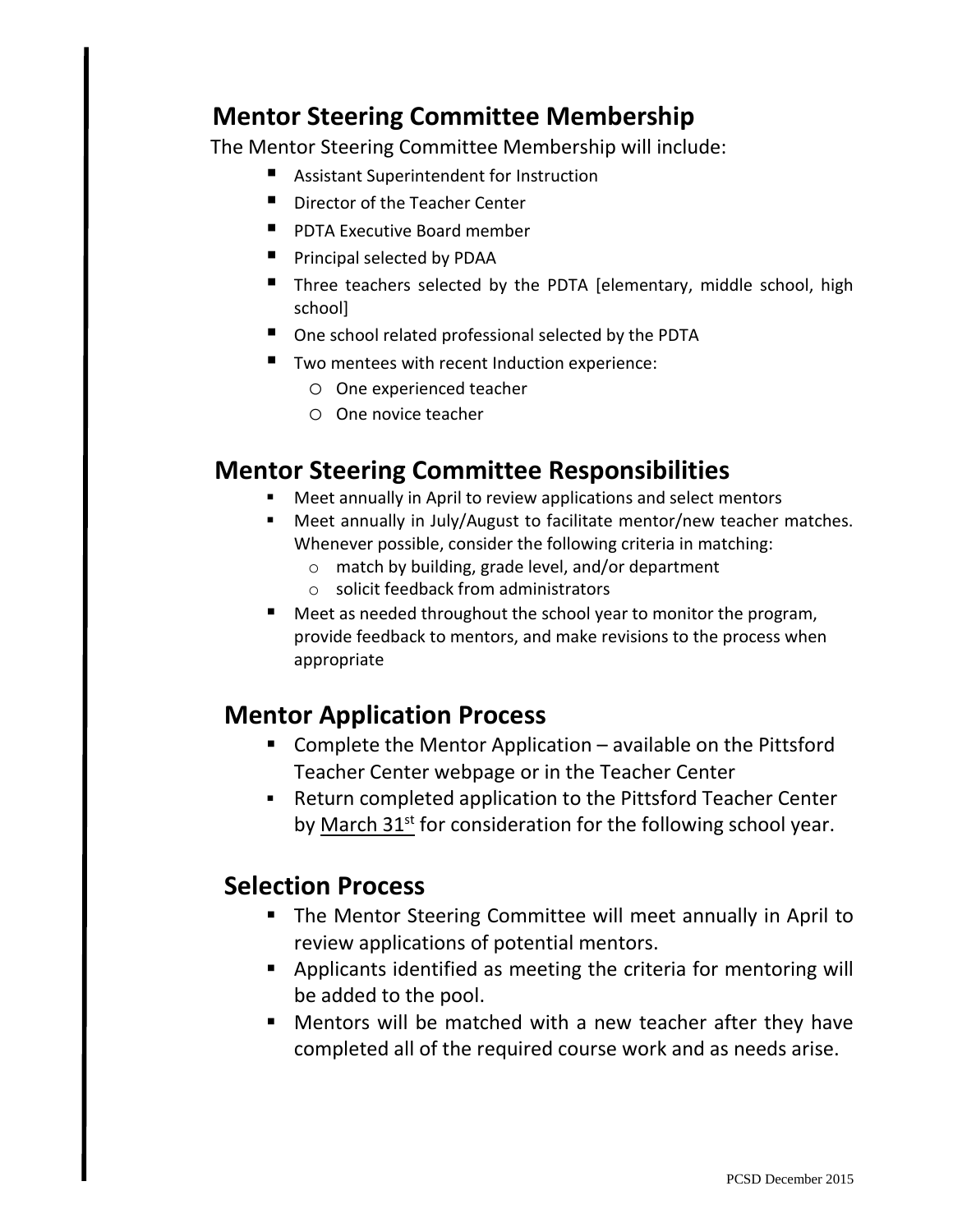#### **Criteria for Selecting Mentors**

Qualified candidates should:

- Be willing to assist other educators
- **Promote positive relationships with colleagues**
- **•** Demonstrate high standards of honesty, integrity, and confidentiality in professional interactions
- **FIC FOSTER POSITIVE relationships with students**
- Be committed to reflective practice and continuous improvement
- Demonstrate extensive knowledge of designing instructional outcomes, effective pedagogical approaches, understanding of how students learn, and management tools
- **Be open to receiving feedback from supervisors or colleagues**
- Be effective communicators
- **Participate in professional inquiry**

#### **Guidelines**

- The relationship between mentors and new teachers will be confidential. Mentors will not act as evaluators.
- Release time for observations will be provided as needed.
- Mentors will remain active in the pool unless steering committee and/or mentor decide otherwise.

## **Stipend**

Mentors will receive a stipend for working with a new teacher as per the PDTA contract.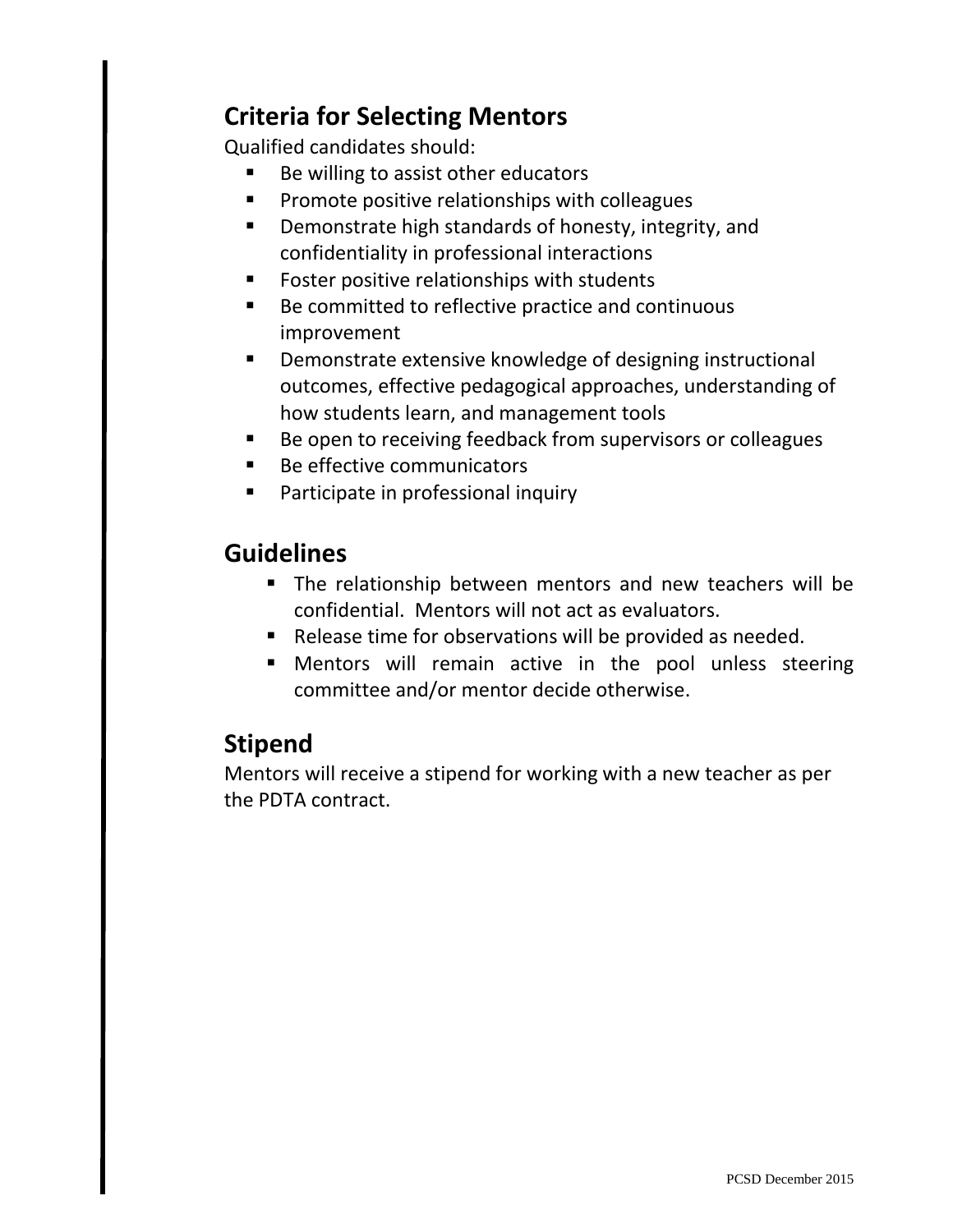#### **Teacher Center Director Responsibilities**

- Coordinate the Induction Program with assistance from the Induction Planning Team and the Mentor Steering Committee
- **Share information with mentors, new teachers, Mentor** Steering Committee, and Induction Planning Team
- **Indentify, plan, and facilitate ongoing training for mentors**
- Act as a resource for mentors and new teachers
- **Facilitate the assessment of the mentor program**
- **Monitor mentor/new teacher matches throughout the year**

#### **Timeline**

| Applications available to professional staff March 1st          |
|-----------------------------------------------------------------|
|                                                                 |
|                                                                 |
|                                                                 |
| Mentor arranges meeting with new teacher August                 |
| New Staff Orientation day and Induction Institute August        |
|                                                                 |
| Induction meetings with mentors & new teachers  Fall and Spring |
|                                                                 |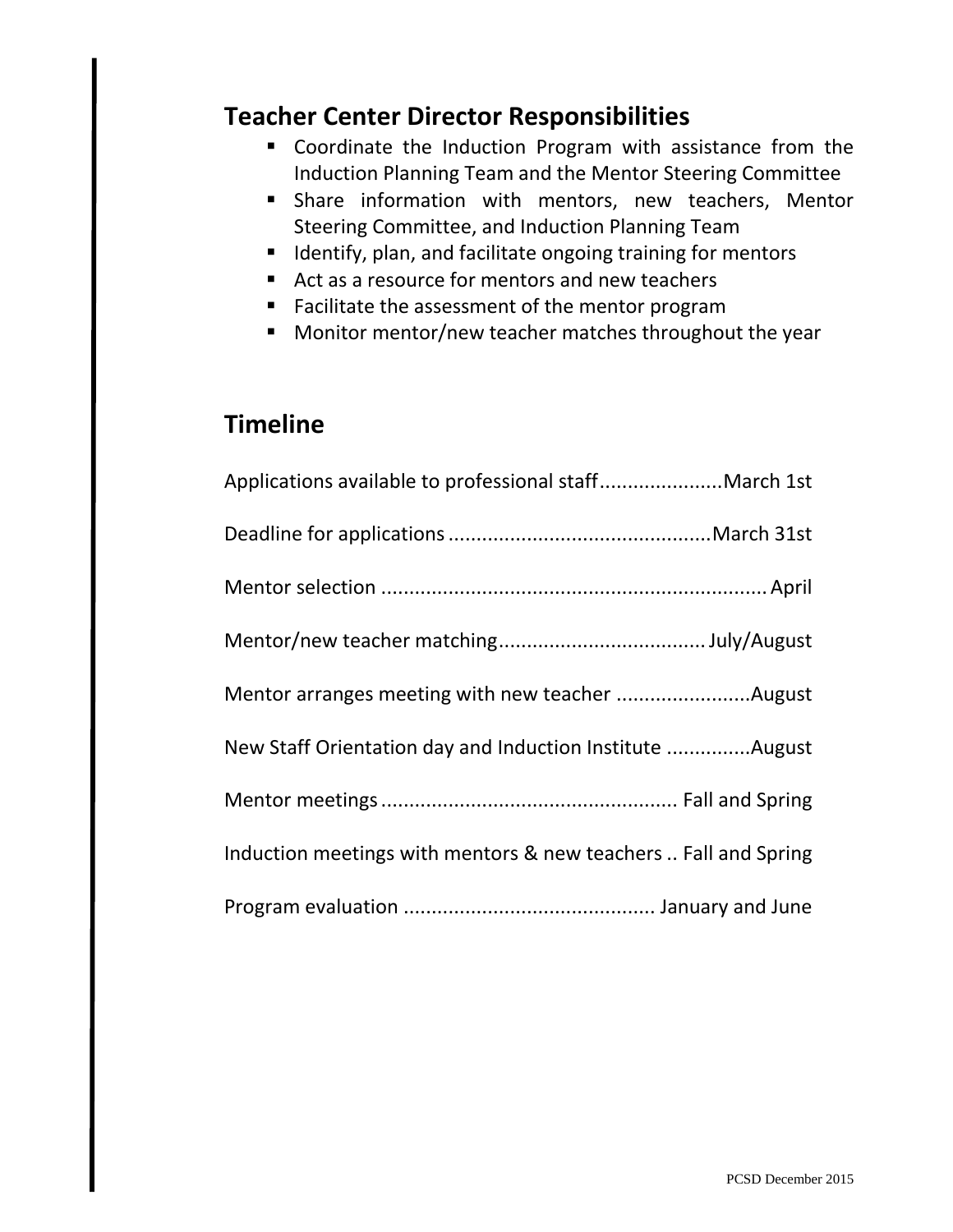#### **Mentor Application**

#### **PART I – Applicant Information**

| Name   | Years in District/Years in Education |
|--------|--------------------------------------|
|        |                                      |
| School | Current Subject/Grade Level          |
|        |                                      |

#### **PART II - References**

In addition to your building principal, three confidential references are required to complete this application. Please provide the names of three colleagues you would like us to contact as a reference for you.

| <b>Name</b> | <b>Building</b> |  |  |  |  |
|-------------|-----------------|--|--|--|--|
|             |                 |  |  |  |  |
|             |                 |  |  |  |  |
|             |                 |  |  |  |  |

#### **PART III – Applicant's Statement**

A. Please explain why you would like to become a mentor.

B. Describe a recent time in your professional career when you informally mentored a colleague. [Please do not use your colleague's name to protect his/her privacy as this statement will be reviewed by the Mentor Steering Committee.]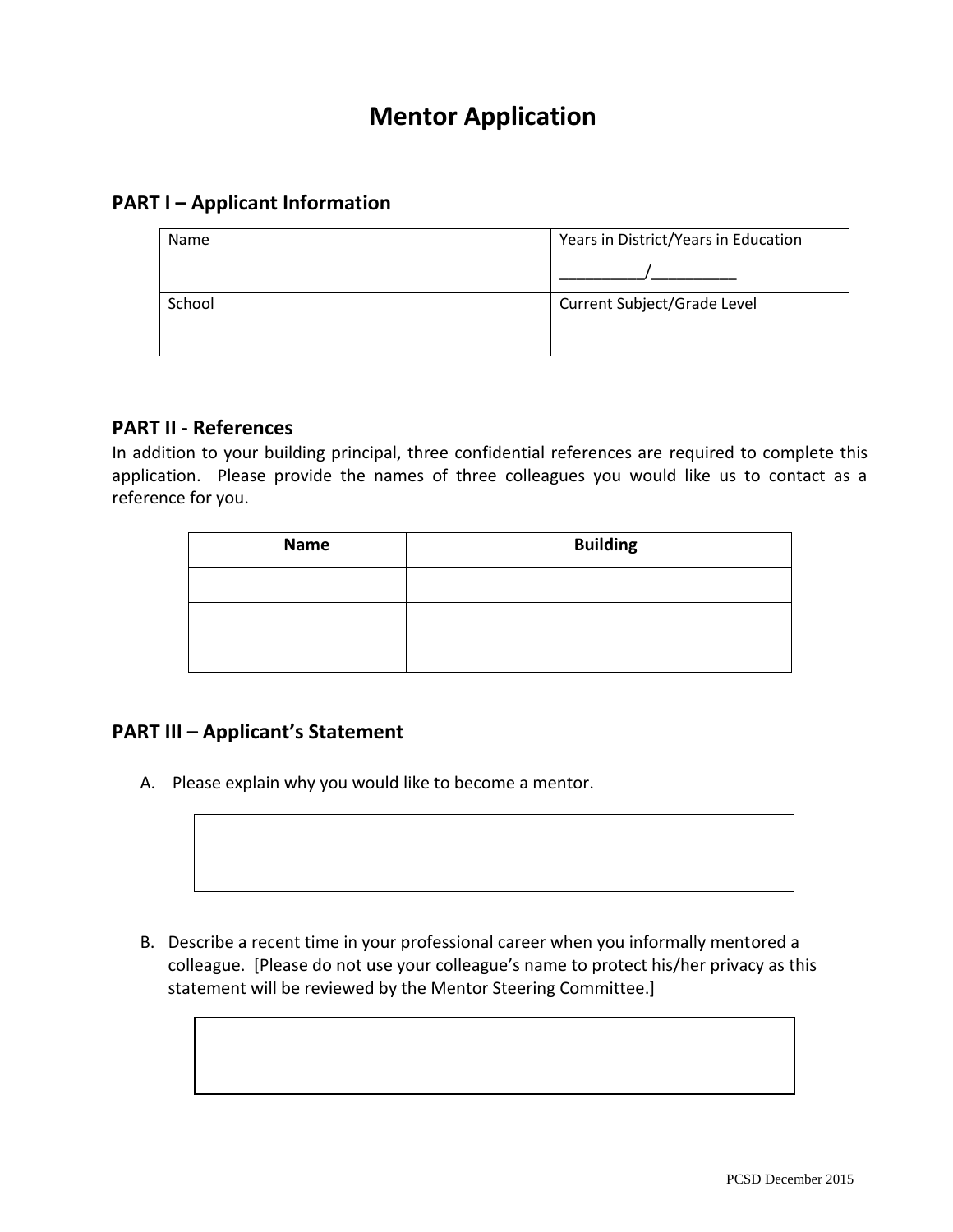#### **Mentor Application: Colleague Reference \*\*Confidential\*\***

| <b>Applicant Name</b> |  |
|-----------------------|--|
| Colleague Name        |  |

Please assess the applicant in each of the following areas. Use the scale provided with **1** being the **lowest** and **4** being the **highest** level of proficiency in each area. Use N/A if you are not able to assess the applicant in that area.

| Criteria                                                     |     | Scale |               |   |   |  |
|--------------------------------------------------------------|-----|-------|---------------|---|---|--|
| Applicant actively participates in a culture of professional |     | 1     | 2             | 3 |   |  |
| inquiry                                                      |     |       |               |   |   |  |
| Applicant actively promotes positive relationships with      | N/A | 1     | $\mathfrak z$ | 3 |   |  |
| colleagues                                                   |     |       |               |   |   |  |
| Applicant actively works to assist other educators           | N/A | 1     | $\mathfrak z$ | 3 | 4 |  |
| Applicant displays high standards of honesty, integrity,     | N/A | 1     | $\mathfrak z$ | 3 |   |  |
| and confidentiality in interactions with colleagues,         |     |       |               |   |   |  |
| students, and the public                                     |     |       |               |   |   |  |
| Applicant effectively fosters positive relationships with    | N/A | 1     | 2             | 3 |   |  |
| students                                                     |     |       |               |   |   |  |
| Applicant demonstrates a commitment to reflective            | N/A | 1     | $\mathfrak z$ | 3 | Δ |  |
| practice and continuous improvement                          |     |       |               |   |   |  |

**Comments [optional**]: Briefly share any additional information you would like the Mentor Steering Committee to know about this applicant that would help in the selection process.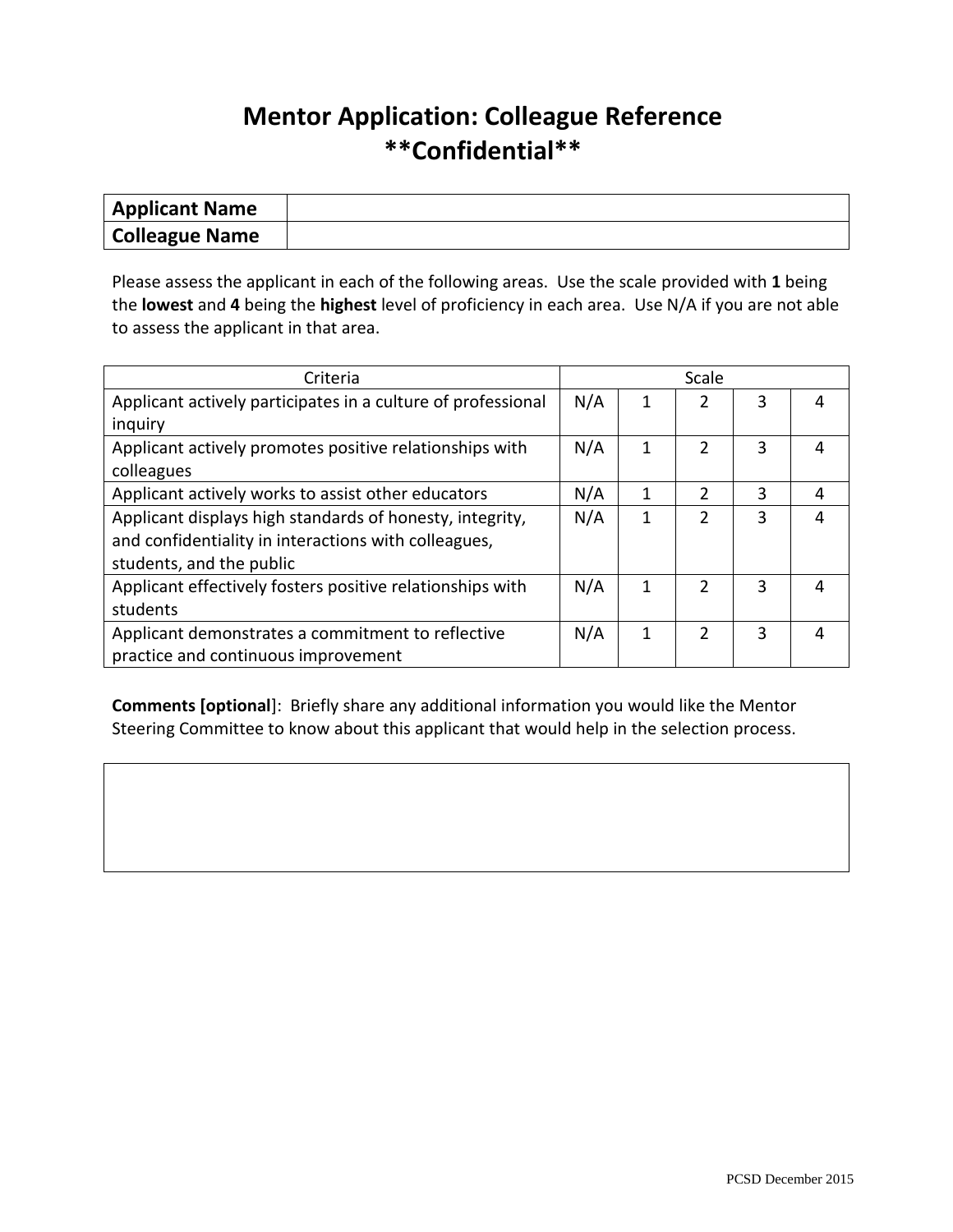### **Mentor Application: Administrator Reference \*\*Confidential\*\***

| <b>Applicant Name</b> |  |
|-----------------------|--|
| Supervisor Name       |  |

Please assess the applicant in each of the following areas. Use the scale provided with **1** being the **lowest** and **4** being the **highest** level of proficiency in each area. Use N/A if you are not able to assess the applicant in that area.

| Criteria                                                     |     | Scale          |                |                |                |
|--------------------------------------------------------------|-----|----------------|----------------|----------------|----------------|
| Applicant actively participates in a culture of professional | N/A | $\overline{1}$ | $\overline{2}$ | 3              | $\overline{4}$ |
| inquiry                                                      |     |                |                |                |                |
| Applicant actively promotes positive relationships with      | N/A | $\mathbf{1}$   | $\overline{2}$ | 3              | 4              |
| colleagues                                                   |     |                |                |                |                |
| Applicant actively seeks to assist other educators           | N/A | 1              | $\overline{2}$ | 3              | 4              |
| Applicant displays high standards of honesty, integrity,     | N/A | $\overline{1}$ | $\overline{2}$ | 3              | 4              |
| and confidentiality in interactions with colleagues,         |     |                |                |                |                |
| students, and the public                                     |     |                |                |                |                |
| Applicant effectively fosters positive relationships with    | N/A | $\mathbf{1}$   | $\overline{2}$ | 3              | $\overline{4}$ |
| students                                                     |     |                |                |                |                |
| Applicant demonstrates a commitment to reflective            | N/A | $\mathbf{1}$   | $\overline{2}$ | 3              | $\overline{4}$ |
| practice and continuous improvement                          |     |                |                |                |                |
| Applicant complies fully with school and district            | N/A | $\mathbf{1}$   | $\overline{2}$ | $\overline{3}$ | 4              |
| regulations                                                  |     |                |                |                |                |
| Applicant designs instructional outcomes that are clear      | N/A | 1              | $\overline{2}$ | 3              | 4              |
| and connected to a sequence of learning                      |     |                |                |                |                |
| Applicant's plans and practice reflect familiarity with a    | N/A | $\overline{1}$ | $\overline{2}$ | 3              | 4              |
| wide range of effective pedagogical approaches in the        |     |                |                |                |                |
| discipline                                                   |     |                |                |                |                |
| Applicant displays extensive knowledge of how students       | N/A | $\mathbf{1}$   | $\overline{2}$ | $\overline{3}$ | 4              |
| learn when designing instruction                             |     |                |                |                |                |
| Applicant welcomes feedback from supervisor(s) or when       | N/A | $\overline{1}$ | $\overline{2}$ | 3              | 4              |
| opportunities arise through professional collaboration       |     |                |                |                |                |
| Applicant communicates effectively with families             |     | $\mathbf{1}$   | $\overline{2}$ | 3              | 4              |
| regarding classroom practices and/or individual students     |     |                |                |                |                |
| Applicant effectively establishes a culture for learning in  |     | $\mathbf{1}$   | $\overline{2}$ | 3              | 4              |
| the classroom and draws from a wide range of tools to        |     |                |                |                |                |
| handle management and procedural issues that arise           |     |                |                |                |                |